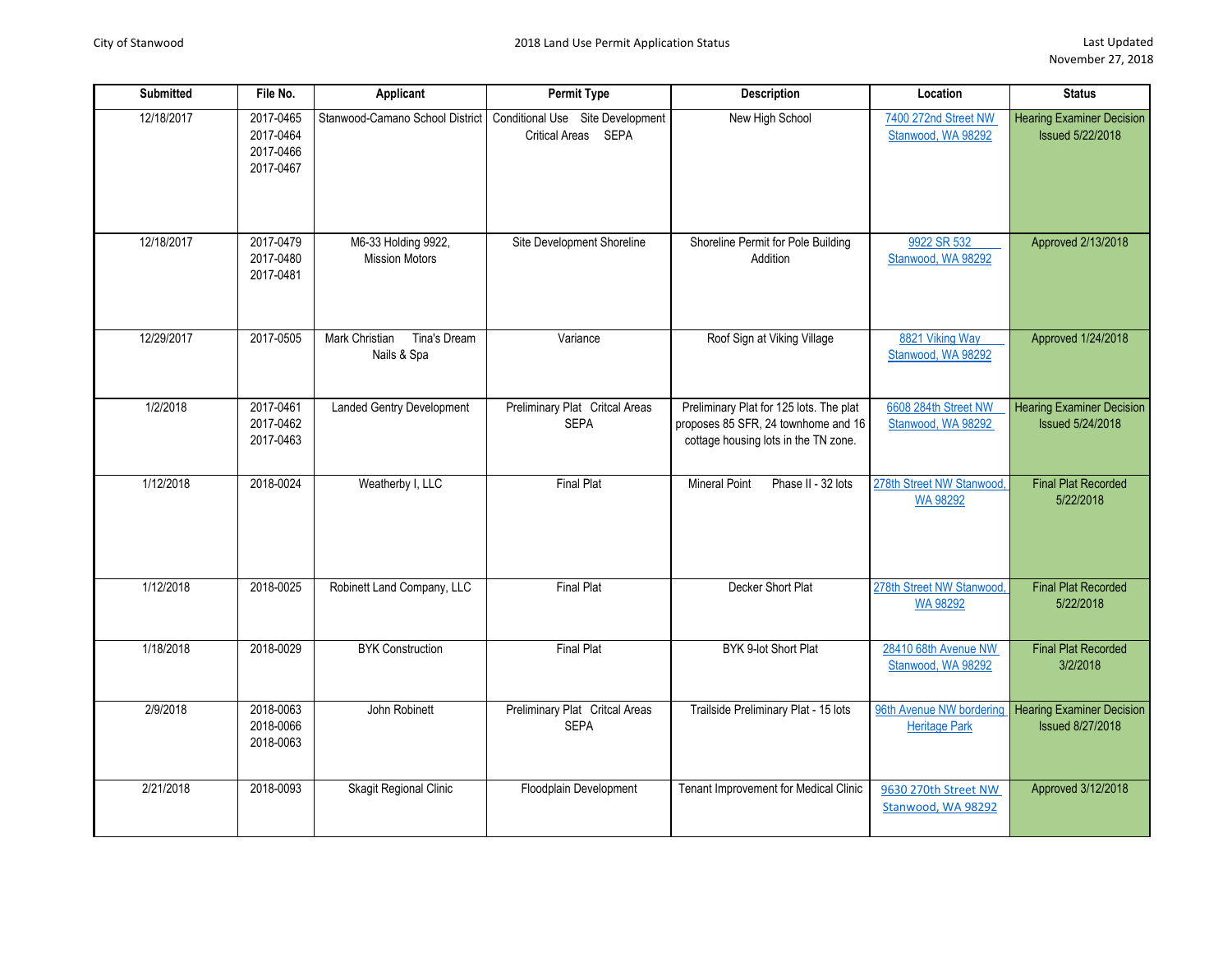| 3/7/2018  | 2018-0111                          | City of Stanwood              | Code Amendment                                       | Recreational Marijuana                                          | 10220 270th Street NW<br>Stanwood, WA 98292                           | Approved 6/20/2018                                   |
|-----------|------------------------------------|-------------------------------|------------------------------------------------------|-----------------------------------------------------------------|-----------------------------------------------------------------------|------------------------------------------------------|
| 3/9/2018  | 2018-0116                          | <b>Bill Lenz</b>              | Floodplain Development                               | Port Susan Marketplace New Building                             | 26902 92nd Avenue NW<br>Stanwood, WA 98292                            | Approved 4/18/2018                                   |
| 3/12/2018 | 2018-0122                          | City of Stanwood              | Code Amendment                                       | 2018-2019 Shoreline Master Plan<br>Update                       | 10220 270th Street NW<br>Stanwood, WA 98292                           | In Process                                           |
| 3/14/2018 | 2018-0126<br>2018-0125             | Ann McCune                    | <b>Critical Ares Review</b><br><b>Grading Permit</b> | Critical Areas review of the property and<br>a grading permit   | Approximately<br>7601<br>284th Street NW Stanwood,<br><b>WA 98292</b> | <b>Critical Areas Review</b><br>Approved 4/17/2018   |
| 4/12/2018 | 2018-0166                          | <b>Bill Lenz</b>              | Floodplain Development                               | Port Susan Marketplace New Building                             | 26902 92nd Avenue NW<br>Stanwood, WA 98292                            | Approved 9/18/2018                                   |
| 4/18/2018 | 2018-0173                          | Designs NW                    | Floodplain Development                               | Tenant Improvement David Cassera<br>Gallery                     | 26915 102nd Drive NW<br>Stanwood, WA 98223                            | Approved 9/18/2018                                   |
| 4/18/2018 | 2018-0175                          | City of Stanwood              | Code Amendment                                       | Code Edits to Title 16 and 17 of the<br>Stanwood Municipal Code | 10220 270th Street NW<br>Stanwood, WA 98292                           | Approved 11/26/2018                                  |
| 5/8/2018  | 2018-0206<br>2018-0207<br>20180208 | City of Stanwood Public Works | <b>SEPA</b><br><b>Critical Area</b><br>Shoreline     | Irvine Slough Maintenance Dredge<br>project                     | Just East and North of<br>26729 98th Avenue NW<br>Stanwood, WA 98292  | Approved 6/5/2018                                    |
| 5/30/2018 | 2018-0241                          | <b>McDay Holdings</b>         | Minor Site Development                               | <b>Brewery Project</b>                                          | 8618 270th Street NW<br>Stanwood, WA 98292                            | 1st Review<br>In Process<br>Comments Issued 7/6/2018 |
| 5/30/2018 | 2018-0245                          | <b>Granary Building</b>       | Floodplain Development                               | Tenant Improvement for Granary<br><b>Building</b>               | 8715 271st Street NW<br>Stanwood, WA 98292                            | In Process                                           |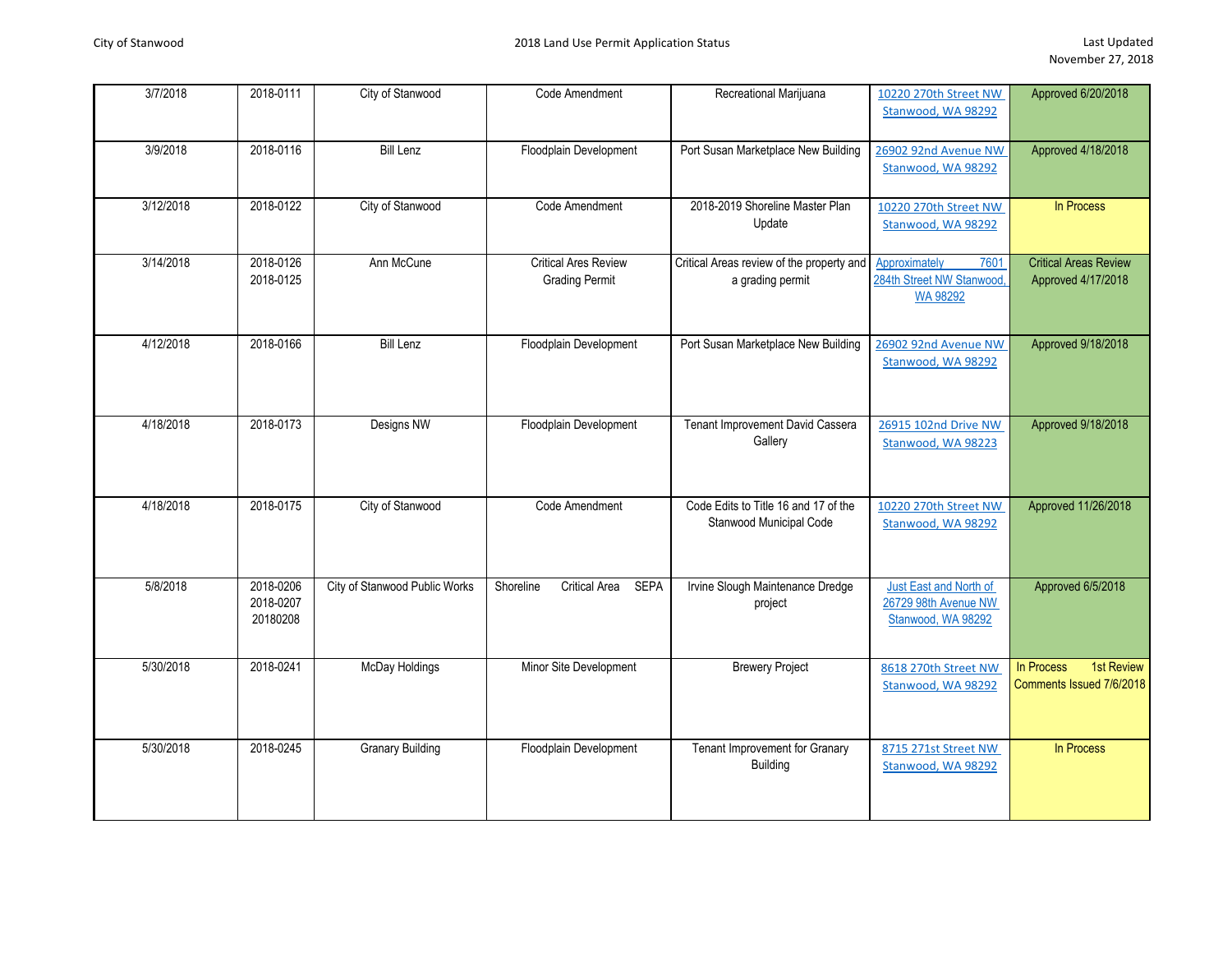| 6/7/2018  | 2018-0264 | <b>Landed Gentry</b> | <b>Boundary Line Adjustment</b> | Boundary Line Adjustment within the<br>Cedarhome Square Plat | 6608 284th Street NW<br>Stanwood, WA 98292  | Approved 8/17/2018                      |
|-----------|-----------|----------------------|---------------------------------|--------------------------------------------------------------|---------------------------------------------|-----------------------------------------|
| 6/12/2018 | 2018-0271 | Robinette            | <b>Final Plat</b>               | Mineral Point Phase III 24-lot Final Plat                    | 6427 278th Street NW<br>Stanwood, WA 98292  | <b>Final Plat Recorded</b><br>9/16/2018 |
| 6/22/2018 | 2018-0286 | City of Stanwood     | Code Amendment                  | Code Edits for Final Plat                                    | 10220 270th Street NW<br>Stanwood, WA 98292 | In Process                              |
| 6/25/2018 | 2018-0288 | The Kushery          | Administrative Conditional Use  | Retail Recreational Marijuana                                | 27206 88th Avenue NW<br>Stanwood, WA 98292  | Approved 9/20/2018                      |
| 7/2/2018  | 2018-0300 | <b>Landed Gentry</b> | Plat Minor Amendment            | Addition of 4 new lots to the Cedarhome<br>Square Plat       | 6608 284th Street NW<br>Stanwood, WA 98292  | Approved 8/16/2018                      |
| 7/3/2018  | 2018-0301 | <b>Titan Homes</b>   | Preliminary Short Plat          | Titan Homes 9-lot Short Plat                                 | 7017 276th Street NW<br>Stanwood, WA 98292  | Approved 10/31/2018                     |
| 7/5/2018  | 2018-0303 | Palmer               | Floodplain Development          | <b>Residential Remodel</b>                                   | 27225 103rd Drive NW<br>Stanwood, WA 98292  | Approved 9/18/2018                      |
| 7/9/2018  | 2018-0308 | Nelsen               | Floodplain Development          | Residential Remodel                                          | 27221 101st Avenue NW<br>Stanwood, WA 98292 | Approved 9/18/2018                      |
| 8/8/2018  | 2018-0360 | Vine Street          | <b>Boundary Line Adjustment</b> | Vine Street BLA                                              | 27003 72nd Avenue NW<br>Stanwood, WA 98292  | Approved 10/22/2018                     |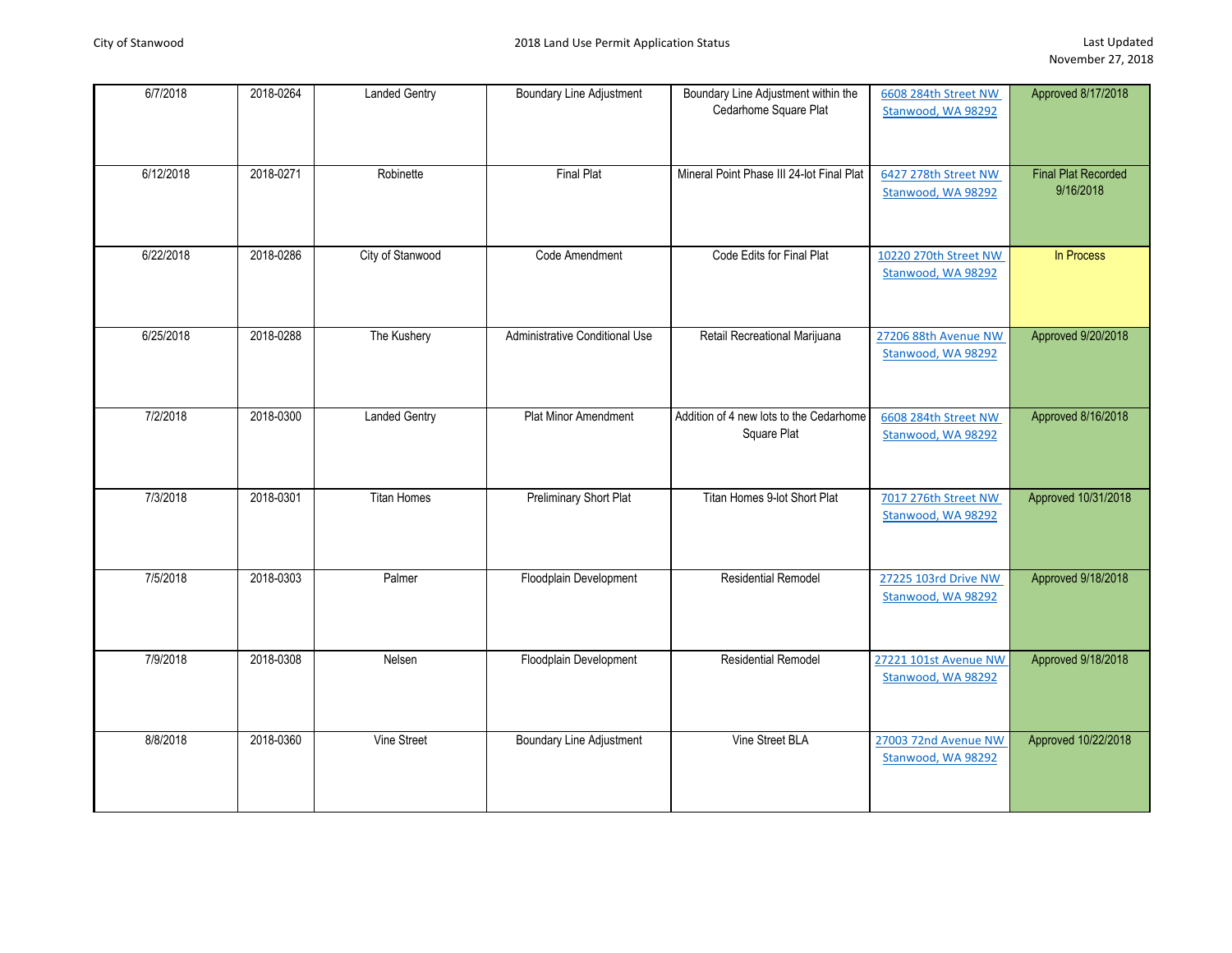| 9/6/2018   | 2018-0421              | City of Stanwood     | Code Amendment                | <b>Wireless Communication Facilities</b>                  | 10220 270th Street NW<br>Stanwood, WA 98292 | In Process                                                           |
|------------|------------------------|----------------------|-------------------------------|-----------------------------------------------------------|---------------------------------------------|----------------------------------------------------------------------|
| 9/18/2018  | 2018-0444              | Land Pro Group       | <b>Preliminary Plat</b>       | Stanwood Schmitt 78-lot Preliminary Plat                  | 7831 284th Street NW<br>Stanwood, WA 98292  | In Process Under 2nd<br><b>Round Review</b>                          |
| 9/20/2018  | 2018-0451              | Kroger               | Floodplain Development        | Remodel of QFC Fuel Station                               | 27008 92nd Avenue NW<br>Stanwood, WA 98292  | Approved 10/19/2018                                                  |
| 9/21/2018  | 2018-0453              | Tracy                | Sign Variance                 | LadyFit LLC Sign Variance in Viking<br>Village            | 8802 SR 532<br>Stanwood, WA 98292           | <b>Incomplete Application</b><br>Additional Information is<br>needed |
| 10/2/2018  | 2018-0486<br>2018-0487 | Pegasus Land Company | <b>Preliminary Short Plat</b> | Skyline 9-lot Short Plat                                  | 27923 80th Avneue NW<br>Stanwood, WA 98292  | 1st Review<br>In Process<br><b>Comments Issued</b><br>11/16/2018     |
| 10/22/2018 | 2018-0511<br>2018-0512 | City of Stanwood     | Site Development              | Reconstruction of Heritage Park<br><b>Baseball Fields</b> | 9600 276th Street NW<br>Stanwood, WA 98292  | In Process                                                           |
| 11/1/2018  | 2018-0520              | City of Stanwood     | Administrative Interpretation | Wetland Buffers and Habitat Ratings per<br><b>DOE</b>     | 10220 270th Street NW<br>Stanwood, WA 98292 | Approved 11/16/2018<br><b>Appeal Period Ends</b><br>11/30/2018       |
| 11/2/2018  | 2018-0522              | City of Stanwood     | Shoreline                     | <b>Hamilton Landing</b>                                   | 26810 98th Avenue NW<br>Stanwood, WA 98292  | In Process                                                           |
| 11/7/2018  | 2018-0527              | Wave Broadband       | Floodplain Development        | Flood Permit for Existing Building                        | 9300 271st Street NW<br>Stanwood, WA 98292  | Approved 11/14/2018                                                  |
| 11/14/2018 | 2018-0538<br>2018-0539 | City of Stanwood     | Site Development              | Viking Way                                                | 8821 Viking Way<br>Stanwood, WA 98292       | In Process                                                           |